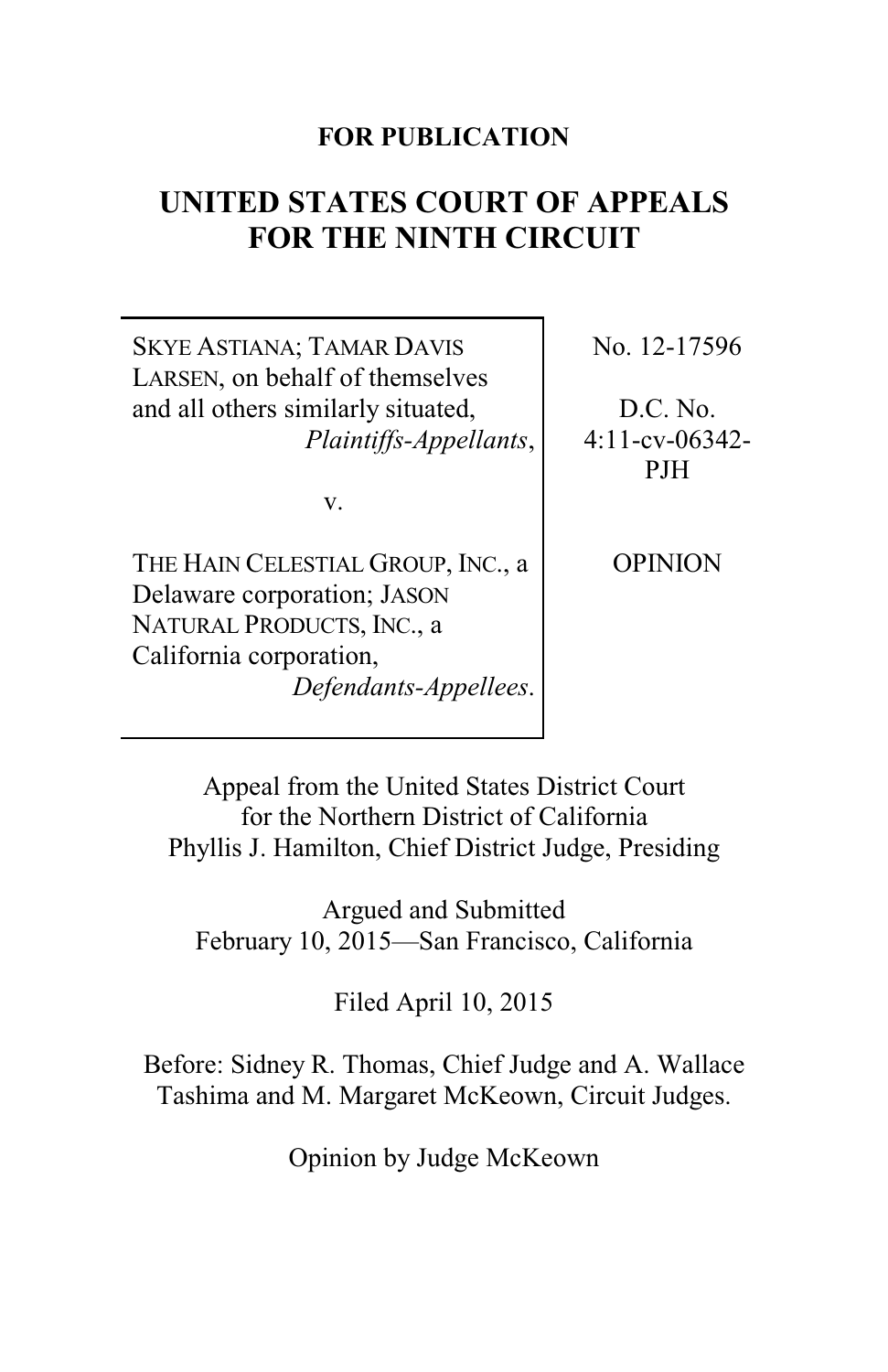## **SUMMARY\***

## **Preemption / Primary Jurisdiction / Food and Drug Administration**

The panel reversed the district court's Fed. R. Civ. P. 12(b)(6) dismissal of a quasi-contract cause of action, and dismissal of California state law claims under the primary jurisdiction doctrine in a putative nationwide class action claiming that the class members were deceived into purchasing "natural" cosmetics.

Primary jurisdiction is a prudential doctrine that permits courts to determine whether a claim implicates technical and policy questions that should first be addressed by an agency with regulatory authority over the relevant industry.

The panel held that the Food, Drug, and Cosmetic Act did not expressly preempt California's state law causes of action that create consumer remedies for false or misleading cosmetics labels. The panel also held that although the district court properly invoked the primary jurisdiction doctrine, it erred by dismissing the case rather than issuing a stay pending potential agency action by the Food and Drug Administration. The panel indicated that on remand, the district court may consider whether events during the pendency of the appeal had changed the calculus on whether further FDA proceedings were necessary. Finally, the panel concluded that the district court erred in dismissing the

**<sup>\*</sup>** This summary constitutes no part of the opinion of the court. It has been prepared by court staff for the convenience of the reader.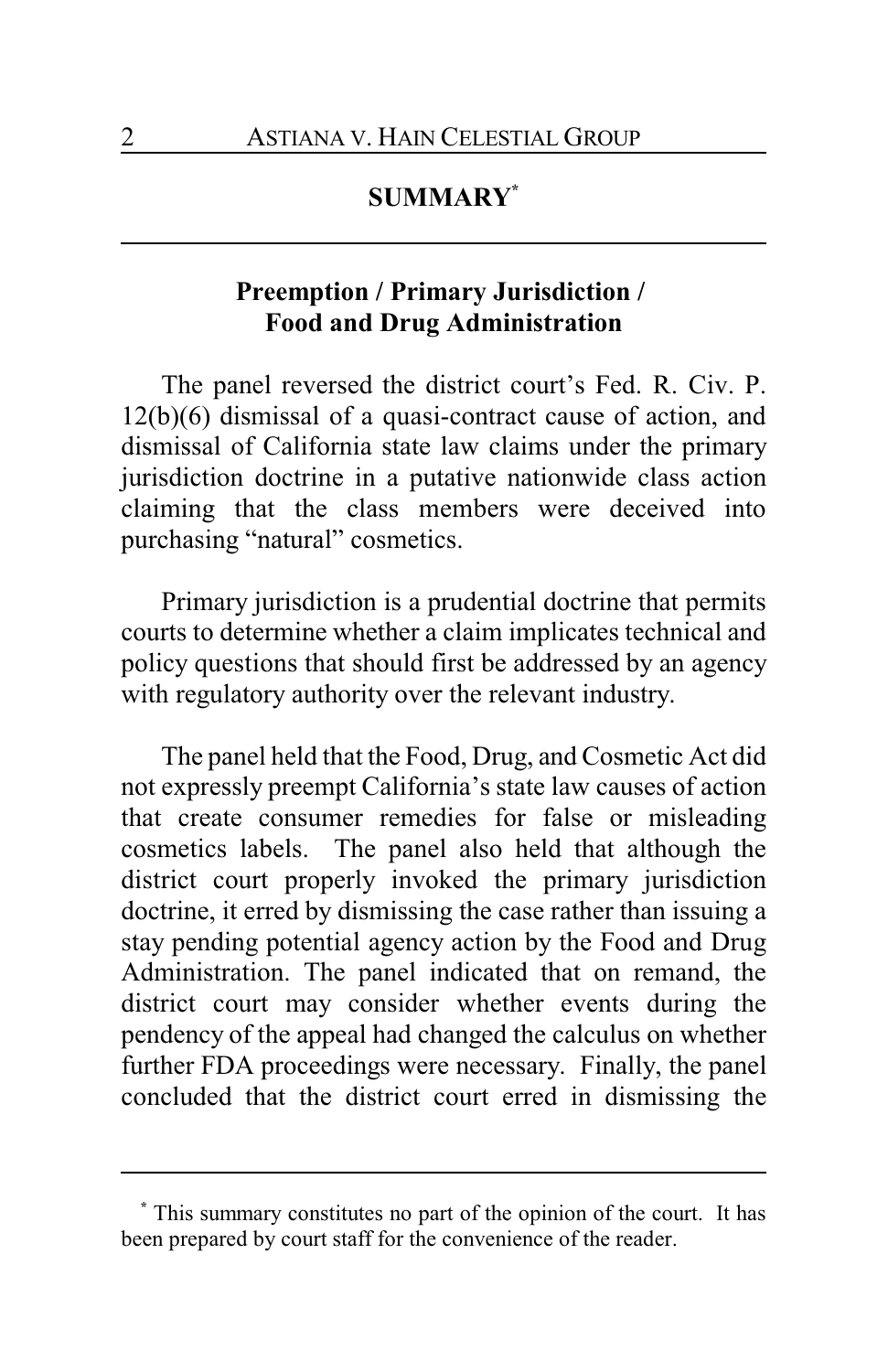quasi-contract cause of action as duplicative of, or superfluous to, the putative class's other claims.

## **COUNSEL**

Joseph N. Kravec, Jr. (argued) and Wyatt A. Lison, Feinstein Doyle Payne & Kravec, LLC, Pittsburgh, Pennsylvania; Michael D. Braun, Braun Law Group, P.C., Los Angeles, California; Janet Lindner Spielberg, Law Offices of Janet Lindner Spielberg, Los Angeles, California, for Plaintiffs-Appellants.

James M. Schurz (argued) and Lisa A. Wongchenko, Morrison & Foerster LLP, San Francisco, California, for Defendants-Appellees.

#### **OPINION**

McKEOWN, Circuit Judge:

A product labeled "all natural" or "pure natural" likely evokes images of ground herbs and earth extracts rather than chemicals such as "Polysorbate 20" or "Hydroxycitronellal." This class action alleges that false or misleading product labels duped consumers seeking natural cosmetics into purchasing products that were chock-full of artificial and synthetic ingredients. Although the underlying question of what constitutes a "natural" cosmetic poses a fascinating question, it is not the one we answer. Instead, this appeal requires us to decide whether federal preemption or the primary jurisdiction doctrine prevents the district court from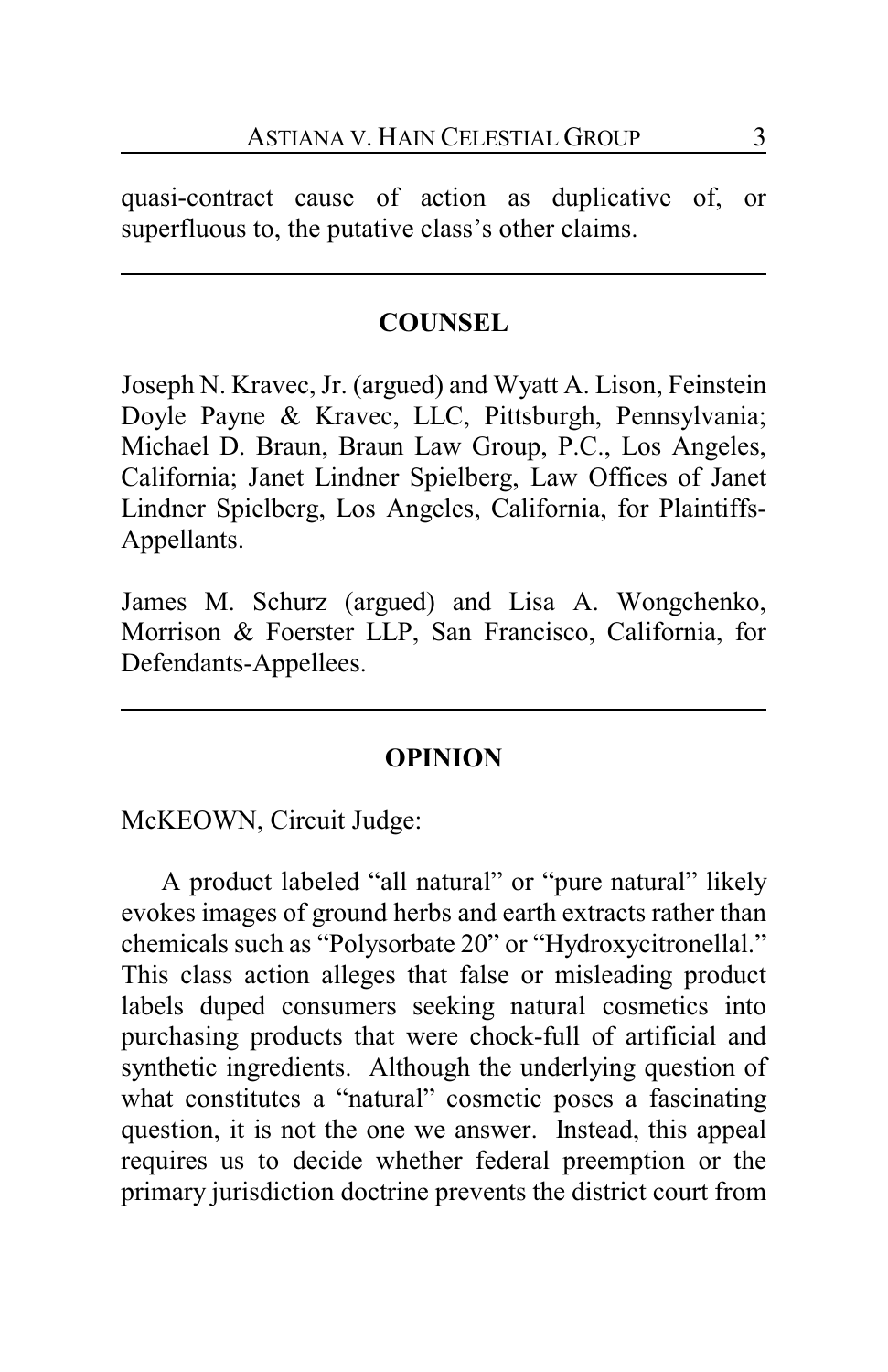deciding when a "natural" label on cosmetic products is false or misleading.

We conclude that the Food, Drug, and Cosmetic Act, 21 U.S.C. § 301 *et seq.* ("FDCA"), does not expressly preempt California's state law causes of action that create consumer remedies for false or misleading cosmetics labels. Although the district court properly invoked the primary jurisdiction doctrine, it erred by dismissing the case rather than issuing a stay pending potential agency action by the Food and Drug Administration ("FDA"). On remand, the district court may consider whether events during the pendency of this appeal have changed the calculus on whether further FDA proceedings are necessary.

## **Background**

The Hain Celestial Group and JÂSÖN Natural Products (collectively "Hain") make moisturizing lotion, deodorant, shampoo, conditioner and other cosmetics products. Hain labels these products "All Natural," "Pure Natural," or "Pure, Natural & Organic."

Skye Astiana, Tamar Davis Larsen, and Mary Littlehale (collectively "Astiana") filed a putative nationwide class action claiming that they were deceived into purchasing Hain's cosmetics, which contain allegedly synthetic and artificial ingredients ranging from benzyl alcohol to airplane anti-freeze. Astiana claims she likely would not have purchased—and certainlywould not have paid the going price for—Hain's cosmetics had she been aware of their synthetic and artificial contents. Astiana sought injunctive relief and damages under the federal Magnuson-Moss Warranty Act,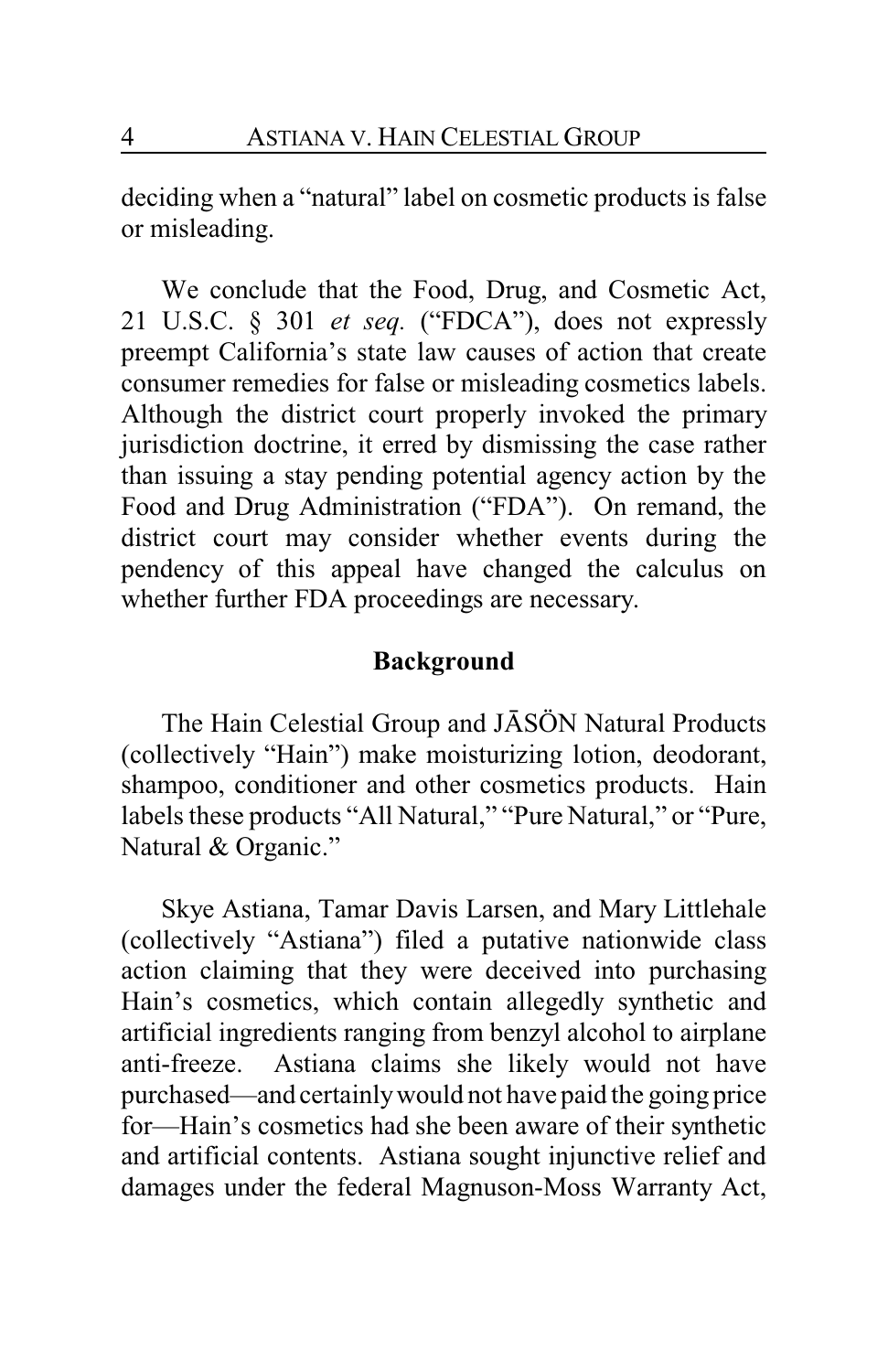California's unfair competition and false advertising laws, and common law theories of fraud and quasi-contract.

Hain filed two motions to dismiss the complaint. First, it moved to partially dismiss the suit under Federal Rule of Civil Procedure 12(b)(6). As relevant here, the district court dismissed the quasi-contract cause of action, noting that "while restitution is available as a remedy for plaintiffs' other causes of action, it is not a standalone cause of action in California and is nonsensical as pled in any event."**<sup>1</sup>**

In its second motion to dismiss, Hain asserted that Astiana's state law claims are preempted by the FDCA. In the alternative, Hain urged that the suit should be stayed or dismissed under the primary jurisdiction doctrine. The district court found the latter argument persuasive and dismissed Astiana's claims so the parties could seek expert guidance from the FDA.

#### **Analysis**

### **I. PREEMPTION**

Hain argues that the FDCA expressly preempts Astiana's state law claims. Although the district court did not address this argument, Hain asks us to do so, citing our authority to "affirm on any grounds supported by the record." *Franklin v. Terr*, 201 F.3d 1098, 1100 n.2 (9th Cir. 2000). We accept this invitation because this purely legal question remains a threshold issue for resolution.

**<sup>1</sup>** The district court also dismissed plaintiff Littlehale from the suit. Littlehale initially appealed this ruling, but voluntarily dismissed her appeal before oral argument.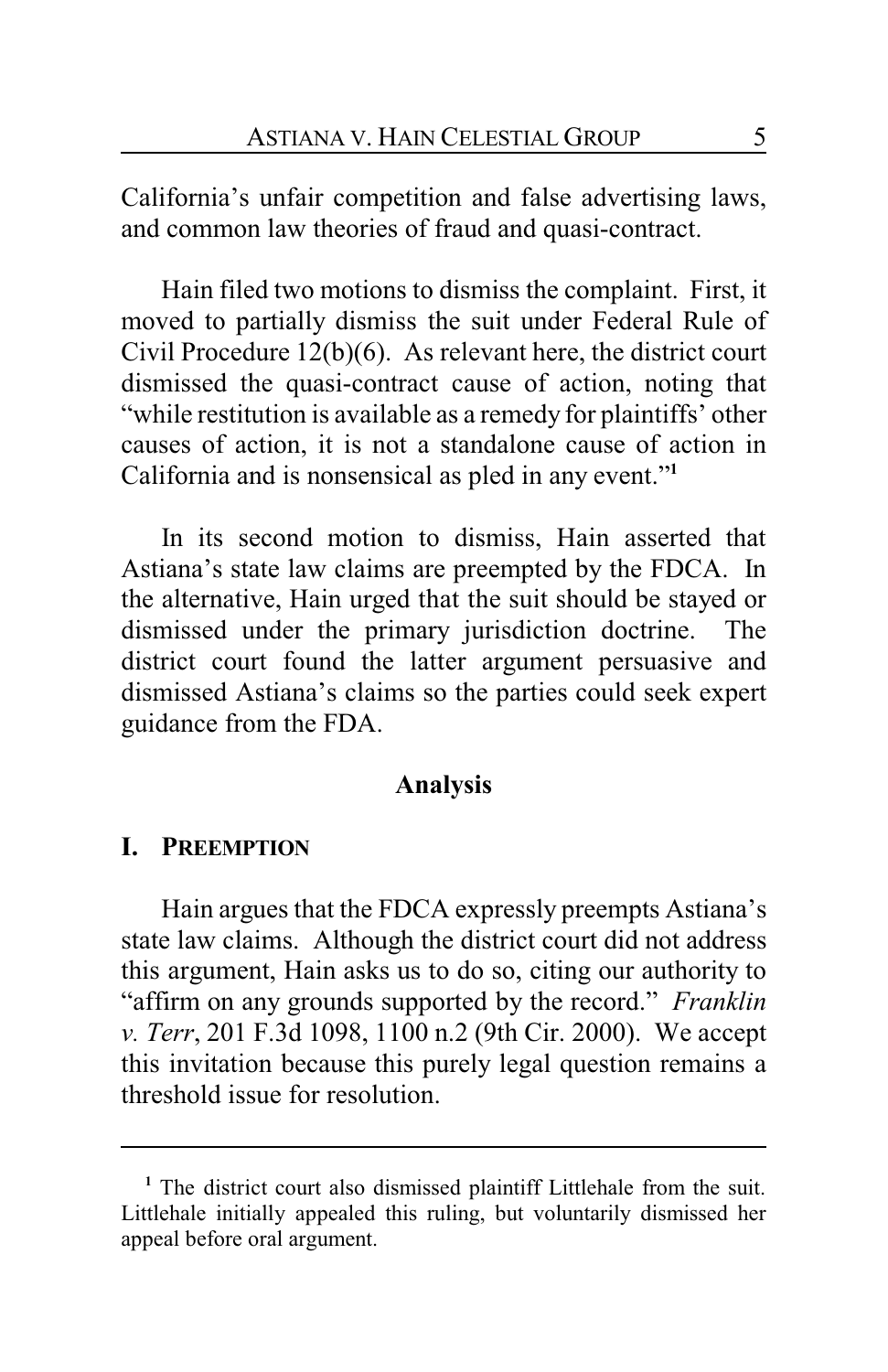In analyzing express preemption, we "start with the assumption that the historic police powers of the States were not to be superseded by the Federal Act unless that was the clear and manifest purpose of Congress." *Rice v. Santa Fe Elevator Corp.*, 331 U.S. 218, 230 (1947). The FDCA proscribes any cosmetics labeling that is "false or misleading in any particular." 21 U.S.C.  $\frac{2}{9}$  362(a). The more specific preemption language prohibits any state or local government from "establish[ing] or continu[ing] in effect any requirement for labeling or packaging of a cosmetic that is different from or in addition to, or that is otherwise not identical with" federal rules. 21 U.S.C. § 379s(a). Hain's argument that this language expressly preempts any state law claim that a cosmetic label is false or misleading does not square with Supreme Court precedent.

The preemption language of § 379s is virtually identical to the statutory text at issue in two Supreme Court cases: *Medtronic, Inc. v. Lohr*, 518 U.S. 470 (1996), and *Bates v. Dow Agrosciences LLC*, 544 U.S. 431 (2005). Like the statutes at issue in those cases, the FDCA bars states from imposing new or additional labeling "requirements," but is silent with regards to states' ability to provide remedies for violations of federal law. In light of this similarity, we have little difficulty concluding that the FDCA does not preempt state laws that allow consumers to sue cosmetics manufacturers that label or package their products in violation of federal standards.

In *Medtronic*, the Supreme Court considered whether the FDCA's prohibition on state medical device safety "requirements" that are "different from, or in addition to" federal requirements preempted state law product liability claims. 518 U.S. at 481 (quoting 21 U.S.C.  $\S$  360k(a)).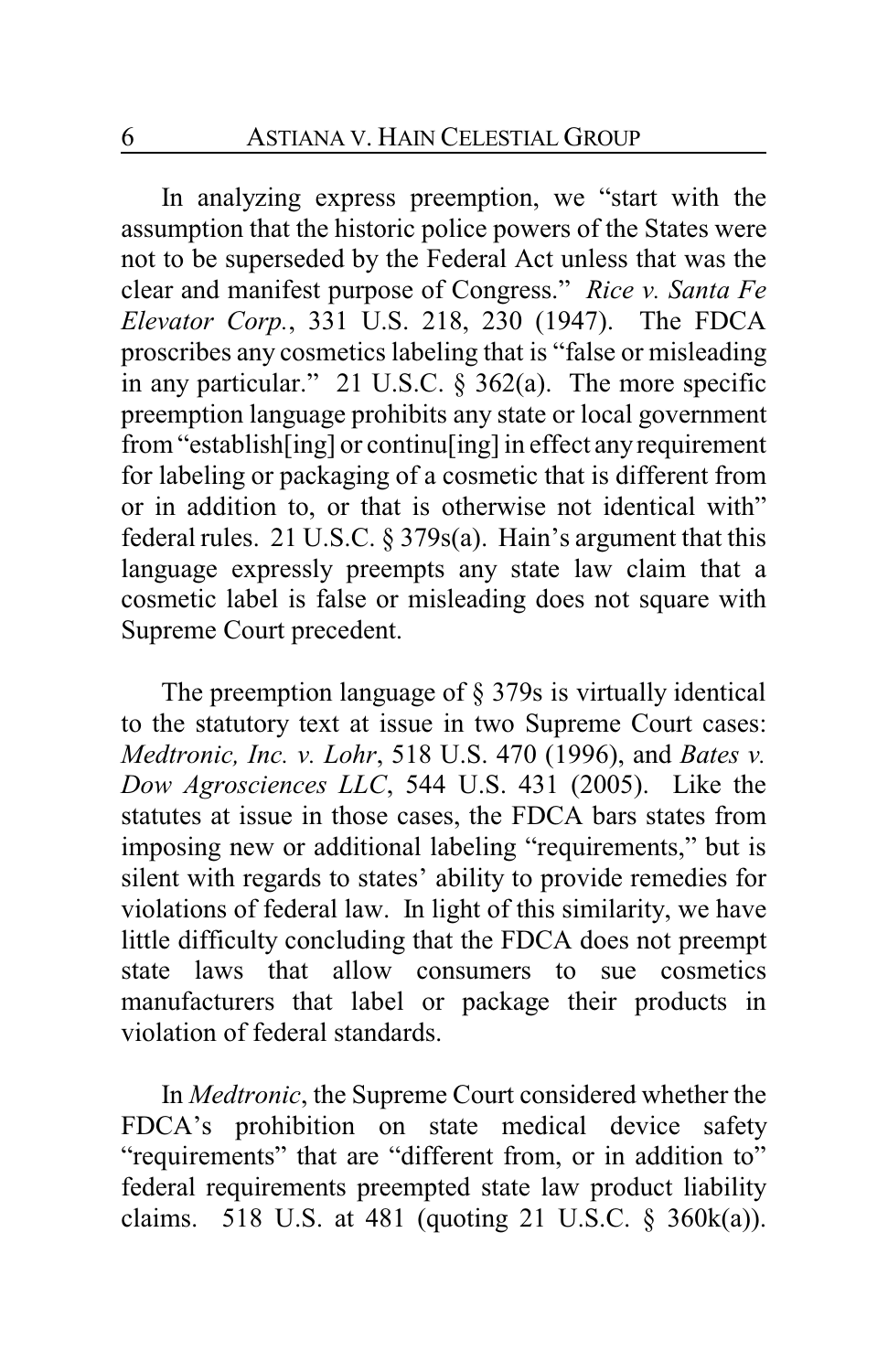Looking to the text, the Court concluded that nothing in the statutory language "denies [a state] the right to provide a traditional damages remedy for violations of common-law duties when those duties parallel federal requirements." *Id.* at 495. Simply put, the availability of state law damages for violations of federal law "does not amount to [an] additional or different 'requirement.'" *Id.*

The Court reached a similar conclusion in *Bates*. There, chemical manufacturers argued that the labeling requirements of the Federal Insecticide, Fungicide, and Rodenticide Act ("FIFRA"), 7 U.S.C. § 136 *et seq.*, preempted state law claims that their products failed to include adequate warnings. That statute mandates certain chemical labeling requirements and prohibits states from "impos[ing] or continu[ing] in effect any requirements for labeling or packaging in addition to or different from" federal requirements. 7 U.S.C. § 136v(b). The Court determined that this language is not an absolute bar to state law failure to warn claims, reasoning that FIFRA "does not . . . pre-empt any state rules that are fully consistent with federal requirements." *Bates*, 544 U.S. at 452. To the extent state law might be construed more broadly than federal law, the solution is not to prohibit state law suits altogether, but to "instruct the jury on the relevant [federal] standards, as well as any regulations that add content to those standards." *Id.* at 454.

Hain attempts to escape the dictates of the Supreme Court by arguing that Astiana's suit would create a "novel state labeling requirement" under California's Sherman Act, Health & Safety Code § 111730. This approach does not save the preemption argument. Astiana is not asking Hain to modify or enhance any aspect of its cosmetics labels that are required by federal law. Rather, she claims deception as a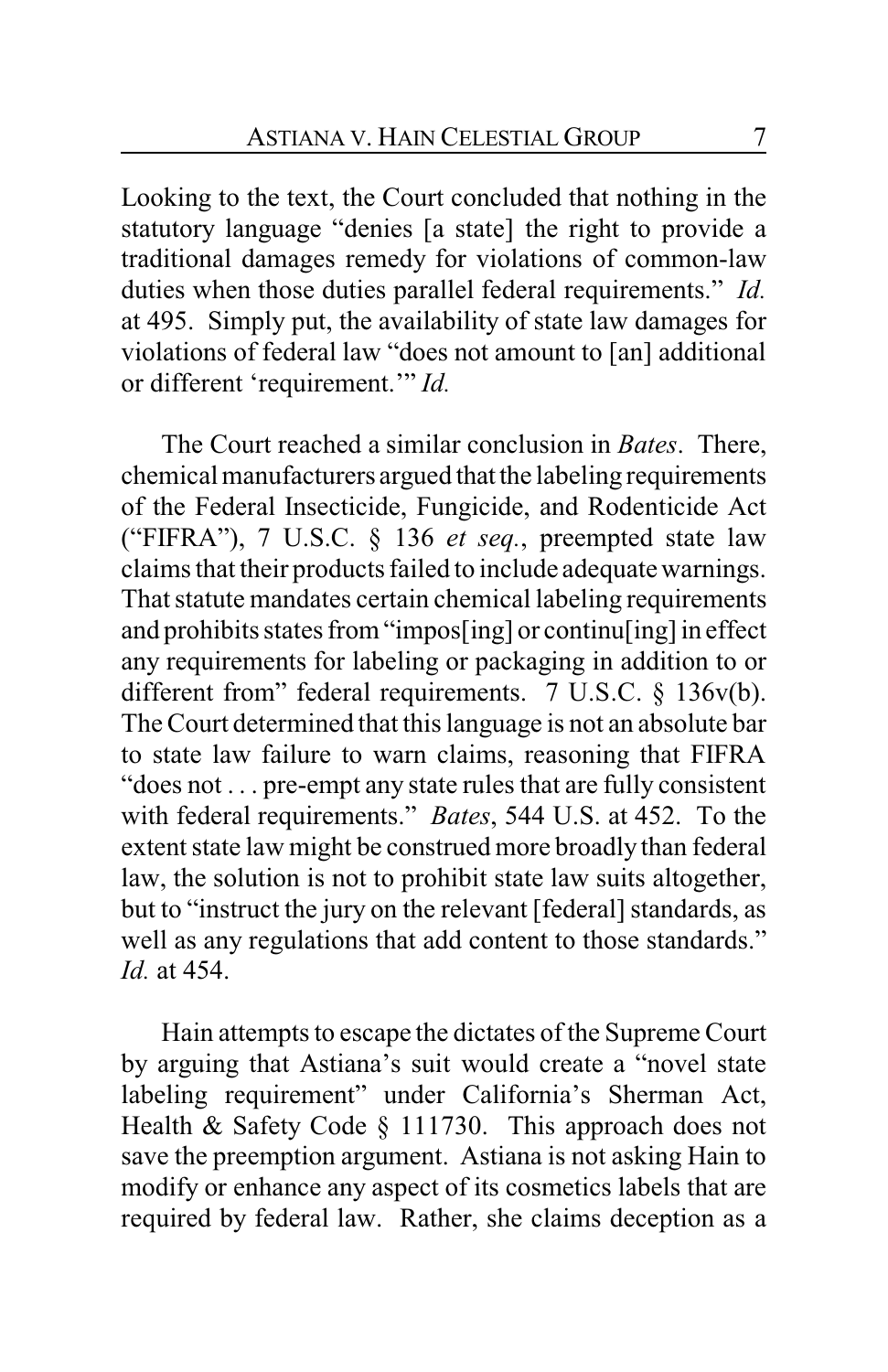result of advertising statements that contradicted the true ingredients listed on the FDA-mandated label. *See Williams v. Gerber Prods. Co.*, 552 F.3d 934, 939 (9th Cir. 2008) ("We do not think that the FDA requires an ingredient list so that manufacturers can mislead consumers and then rely on the ingredient list to correct those misinterpretations and provide a shield for liability for the deception."). FDA regulations do not require Hain to label its products as "All Natural" or "Pure Natural." If Astiana's suit ultimately requires Hain to remove these allegedly misleading advertising statements from its product labels, such a result does not run afoul of the FDCA, which prohibits "requirement[s]" that are "different from," "in addition to," or "not identical with" federal rules.

Hain also argues that the complaint's reference to the FDA's informal food labeling policy represents an attempt to create a state regulatory regime where no corresponding federal rules exist. This characterization does not ring true. Astiana referenced these regulations to demonstrate that Hain knew or should have known its products contained ingredients that would likely be considered synthetic and artificial. Notably, the complaint referenced Hain's correspondence with a non-profit organization for the same purpose.

Hain finally points out that the FDA has never issued regulations regarding the use of "natural" on cosmetics labels. That is true, but Hain then argues that the FDA's failure to issue specific regulations on the subject is tantamount to a conscious decision by the agency to permit any use of this term a manufacturer sees fit. This argument proves too much. By this logic, a manufacturer could make any claim—wild, untruthful, or otherwise—about a product whose contents are not addressed by a specific regulation. The statute, however,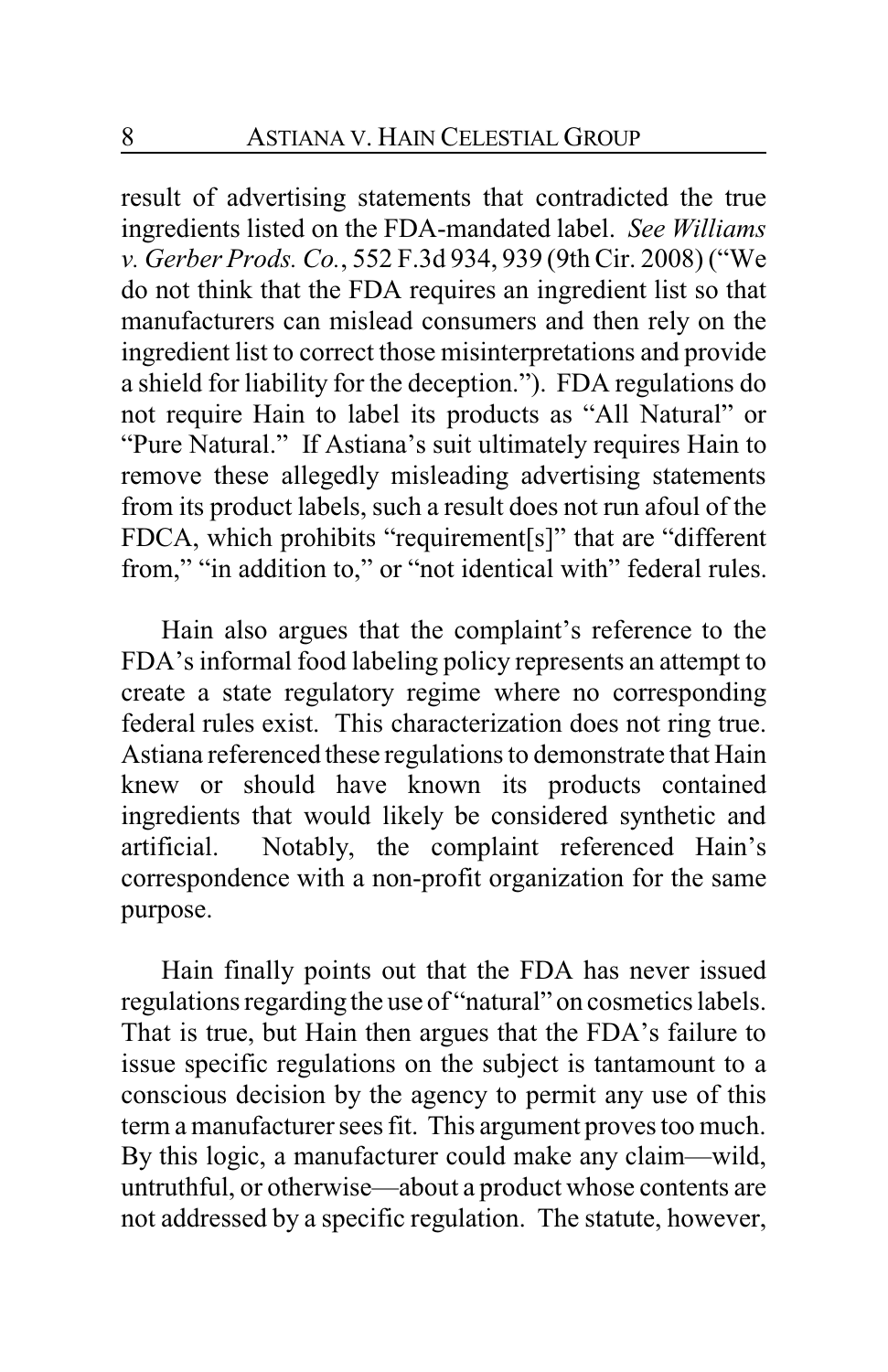proscribes statements that are "false or misleading in any particular," not statements that are "prohibited by specific FDA regulations." Indeed, in a "Small Business Fact Sheet" published on its website, the FDA itself stated that while the agency "has not defined" the word natural, all cosmetics labels must still be "truthful and not misleading."**<sup>2</sup>** This statement is, of course, consistent with § 362(a)'s prohibition on "false or misleading" labeling and reinforces our conclusion that the FDA did not intend to permit indiscriminate use of the word "natural" on cosmetics labels.**<sup>3</sup>**

The FDCA does not expressly preempt state causes of action predicated on federal cosmetics labeling laws. Astiana's state law claims that Hain's products were labeled in a way that was "false or misleading in any particular" may proceed.

## **II. PRIMARY JURISDICTION**

We next address whether the district court properly dismissed Astiana's claims under the primary jurisdiction doctrine. Before we reach the merits of the district court's decision, we consider two procedural points raised by Astiana.

**<sup>2</sup>** *Small Business & Homemade Cosmetics: Fact Sheet*, U.S. FDA, http://www.fda.gov/Cosmetics/ResourcesForYou/Industry/ucm388736. htm (last updated Oct. 20, 2014).

**<sup>3</sup>** To the extent Hain claims that no consumer would be deceived by a cosmetics label that contains the phrase "All Natural" because every cosmetic necessarily contains artificial, synthetic, or manufactured materials, this argument goes to the merits of Astiana's assertion that she was deceived by the allegedly false or misleading label, not the question of federal preemption.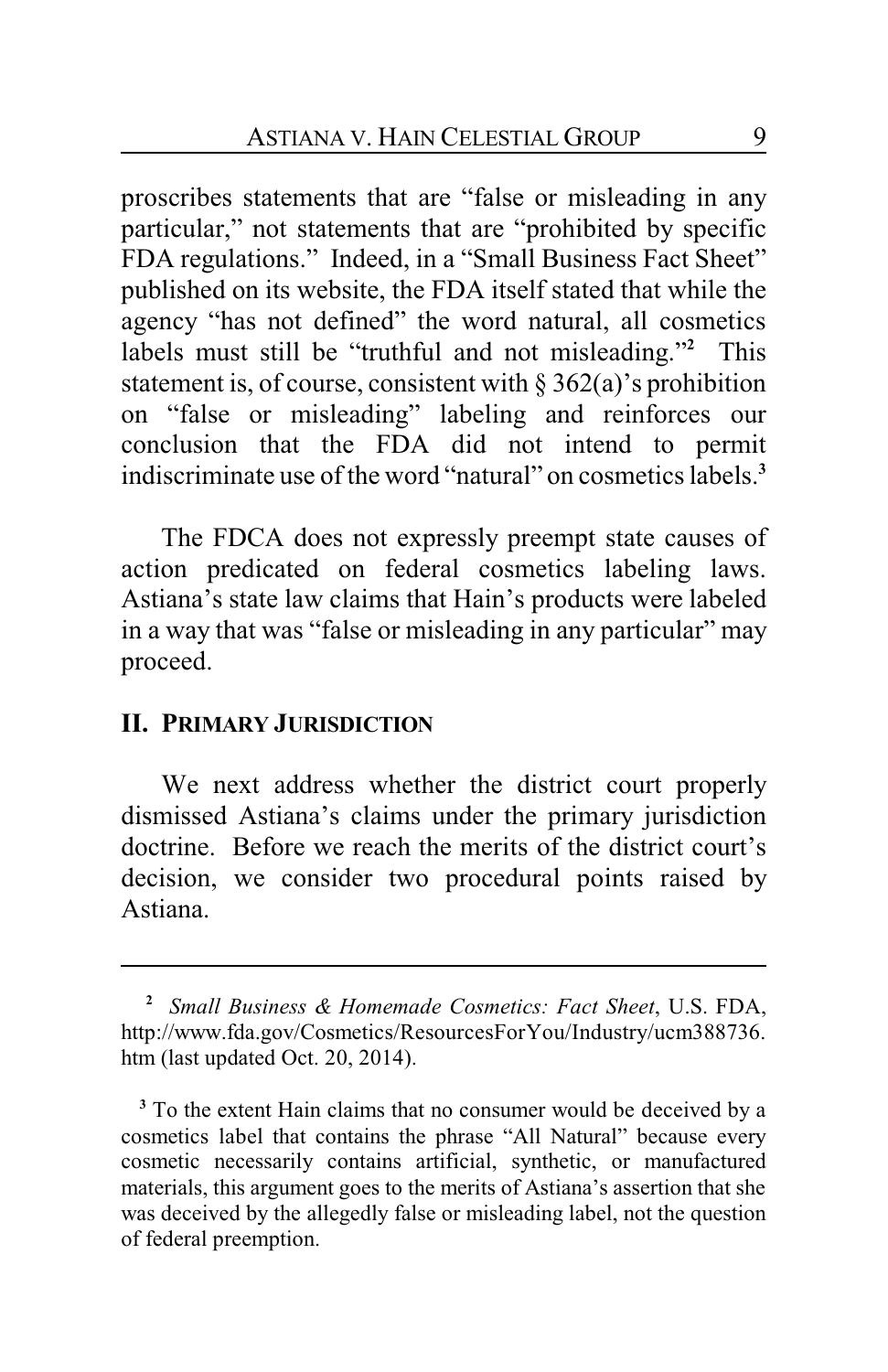Astiana first urges that Hain waived its right to seek dismissal on primary jurisdiction grounds because this defense was asserted in a pleading titled: "Motion to dismiss for lack of subject matter jurisdiction, pursuant to Federal Rule of Civil Procedure  $12(h)(3)$ ." Strictly speaking, this title was inaccurate because "[p]rimary jurisdiction is not a doctrine that implicates the subject matter jurisdiction of the federal courts." *Syntek Semiconductor Co. v. Microchip Tech. Inc.*, 307 F.3d 775, 780 (9th Cir. 2002). In Astiana's view, the erroneous caption on Hain's motion constitutes waiver of the primary jurisdiction defense.

Astiana's position reads too much into the caption. Just as one can't judge a book by its cover, a pleading caption is hardly dispositive of the nature of the pleading. Astiana also overlooks the reality of what occurred in the briefing of the motion. Both Hain and Astiana addressed the merits of the primary jurisdiction argument without reference to the caption. Far from waiver, Hain's motion put Astiana on notice of the defense, and Astiana responded to this argument.

Astiana also urges us to acknowledge that its correspondence with the FDA during the pendency of this appeal demonstrates that the agency declined to take primary jurisdiction over this case. In a motion for judicial notice, Astiana asserts that her counsel sent a letter to the FDA in December 2013, four weeks after the district court dismissed her claims. The letter, which was not sent to opposing counsel or the court at that time, asserted inaccurately that there had been a "Referral for 21 C.F.R.  $\lceil \S \rceil$  10.25(c) Administrative Determination" in the case. Although § 10.25(c) permits federal courts to refer matters to the FDA for administrative proceedings, the district court did not do so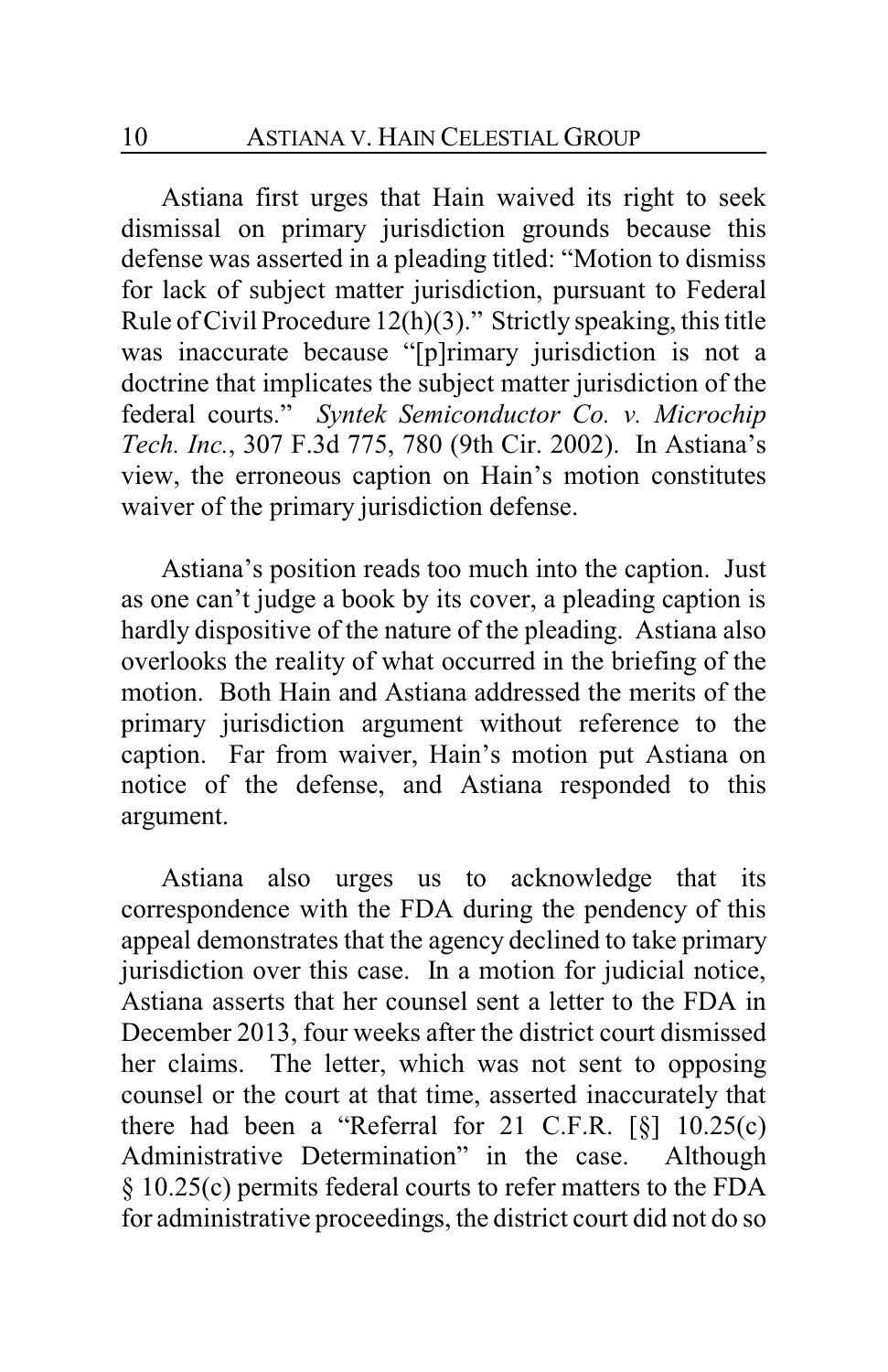in this case. Rather, the court had already dismissed the case when Astiana requested that "the FDA render an administrative determination on the meaning of 'natural' as applied to personal care products regulated under the FDCA, or advise that the agency declines to make such a determination." Astiana's letter did not comply with the FDA's requirements for initiating a citizen petition. 21 C.F.R. § 10.30. The inquiry was never assigned a docket number, and the FDA's response was neither posted to its website nor published in any other capacity. *Cf.* 21 C.F.R. § 10.65(a) (noting that "correspondence" with FDA employees does not constitute final agency action "subject to judicial review").

Hain's counsel learned of this missive nearly two months later and immediately wrote a letter to the FDA urging it not to respond to Astiana's request for administrative guidance. In March 2013, Dr. Linda M. Katz, the Director of the FDA's Office of Cosmetics and Colors, responded to Astiana's initial request and outlined the procedures for establishing the meaning of the term "natural," absent a pre-existing definition. The letter noted that "making the requested determination without adequate public participation would not be in keeping with FDA's commitment to the principles of openness and transparency." Dr. Katz further observed that "priority cosmetic public health and safety matters are currently fully occupying the resources that FDA has available for proceedings on cosmetics matters" and "proceedings to define 'natural' do not fit within [the agency's] current health and safety priorities."

The question is what do we do with this private correspondence on appeal? Our answer: nothing. Because any consideration as to the weight or the substantive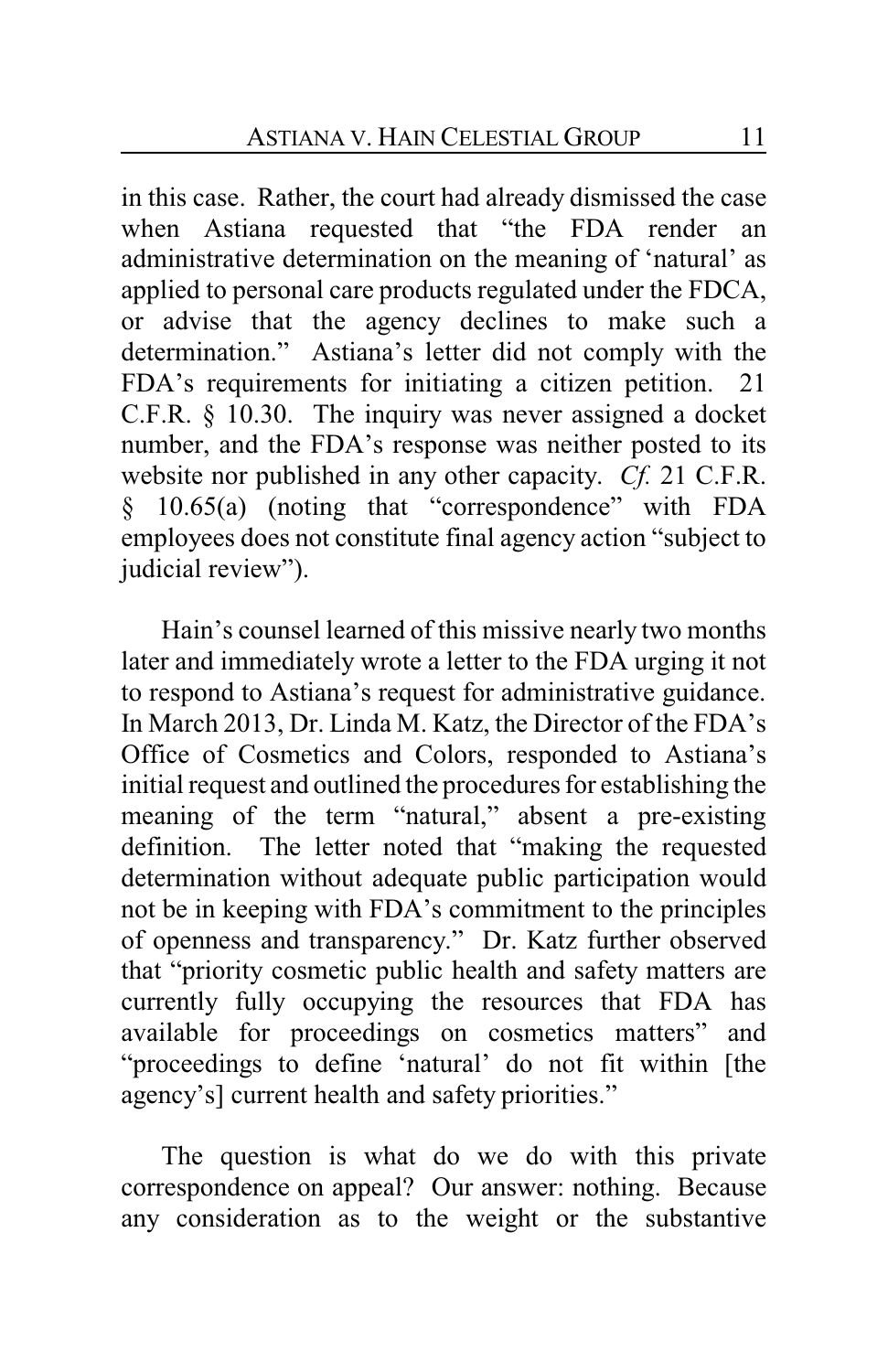implications of the letter should be left to the district court on remand, we deny Astiana's motion for judicial notice.

We now consider the meat of Astiana's claim: whether the district court's decision to dismiss the case under the primary jurisdiction doctrine was error. Although the district court properly invoked primary jurisdiction, it erred by dismissing the case without prejudice rather than staying proceedings while the parties (or the district court) sought guidance from the FDA.

Primary jurisdiction is a prudential doctrine that permits courts to determine "that an otherwise cognizable claim implicates technical and policy questions that should be addressed in the first instance by the agency with regulatory authority over the relevant industry rather than by the judicial branch." *Clark v. Time Warner Cable*, 523 F.3d 1110, 1114 (9th Cir. 2008). In evaluating primary jurisdiction, we consider "(1) the need to resolve an issue that (2) has been placed by Congress within the jurisdiction of an administrative body having regulatory authority (3) pursuant to a statute that subjects an industry or activity to a comprehensive regulatoryauthoritythat (4) requires expertise or uniformity in administration." *Syntek*, 307 F.3d at 781.

Not every case that implicates the expertise of federal agencies warrants invocation of primary jurisdiction. Rather, the doctrine is reserved for a "limited set of circumstances" that "requires resolution of an issue of first impression, or of a particularly complicated issue that Congress has committed to a regulatory agency." *Clark*, 523 F.3d at 1114 (quoting *Brown v. MCI WorldCom Network Servs.*, 277 F.3d 1166, 1172 (9th Cir. 2002)) (internal quotation marks omitted). Without doubt, defining what is "natural" for cosmetics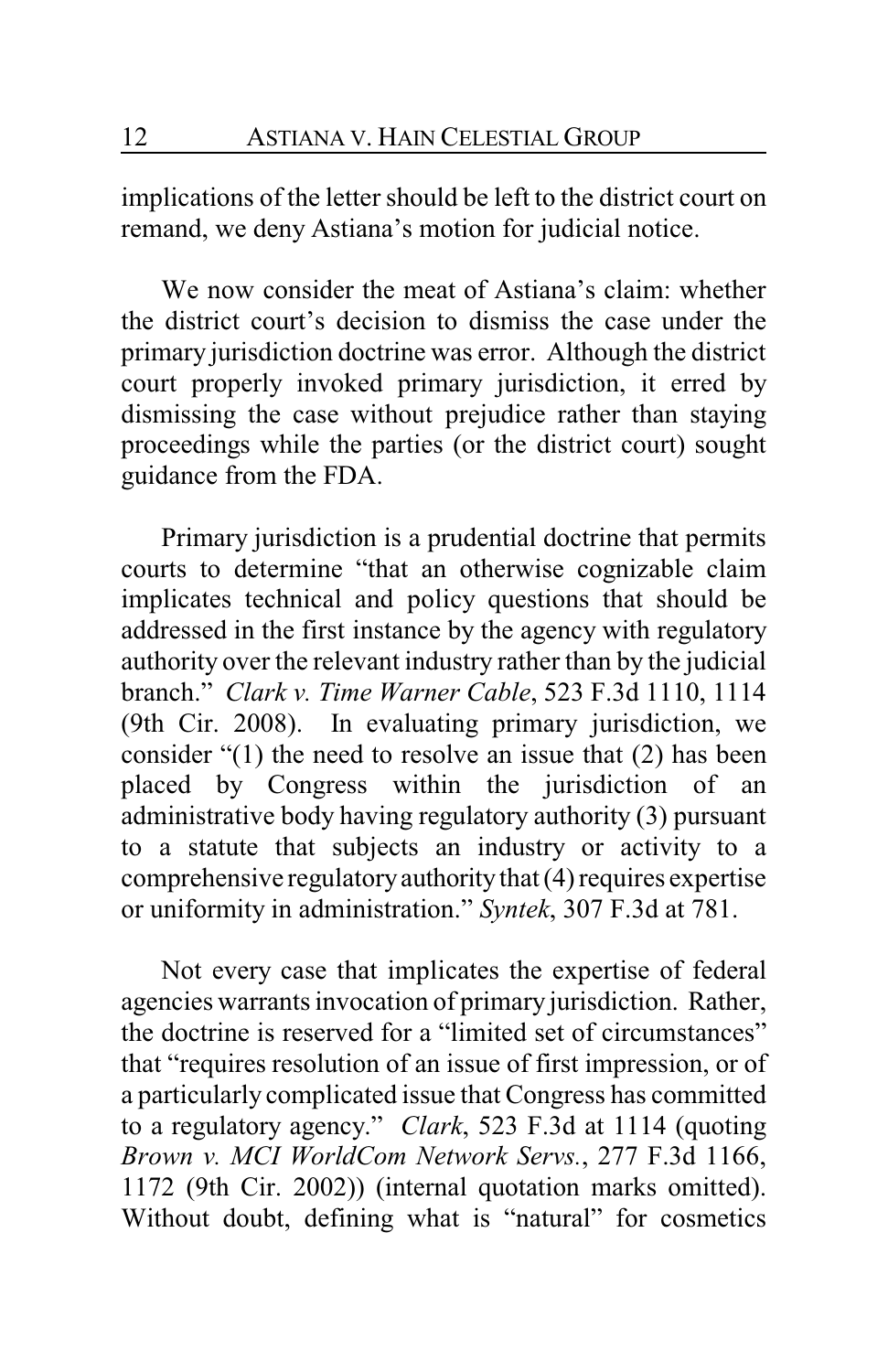labeling is both an area within the FDA's expertise and a question not yet addressed by the agency.

Nonetheless, courts must also consider whether invoking primary jurisdiction would needlessly delay the resolution of claims. *Reid v. Johnson &Johnson*, No. 12-56726, 2015 WL 1089583, at \*12 (9th Cir. 2015); *United States v. Philip Morris USA Inc.*, 686 F.3d 832, 838 (D.C. Cir. 2012) ("The primary jurisdiction doctrine is rooted in part in judicial efficiency."). Under our precedent, "efficiency" is the "deciding factor" in whether to invoke primary jurisdiction. *Rhoades v. Avon Prods., Inc.*, 504 F.3d 1151, 1165 (9th Cir. 2007).**<sup>4</sup>**

Common sense tells us that even when agency expertise would be helpful, a court should not invoke primary jurisdiction when the agency is aware of but has expressed no interest in the subject matter of the litigation. Similarly, primary jurisdiction is not required when a referral to the agency would significantly postpone a ruling that a court is otherwise competent to make. *See Amalgamated Meat Cutters & Butcher Workmen of N. Am.*, 381 U.S. at 686 ("[Primary jurisdiction] does not require resort to an expensive and merely delaying administrative proceeding

**<sup>4</sup>** Although the Supreme Court has never expressly held that courts should weigh efficiency concerns against other factors relevant to primary jurisdiction, *see Ellis v. Tribune Television Co.*, 443 F.3d 71, 90 (2d Cir. 2006), the Court has discussed judicial economy in several of its primary jurisdiction opinions. *See, e.g.*, *Reiter v. Cooper*, 507 U.S. 258, 270 (1993) (expressing concern that invoking primary jurisdiction "could produce substantial delay"); *Local Union No. 189, Amalgamated Meat Cutters & Butcher Workmen of N. Am. v. Jewel Tea Co.*, 381 U.S. 676, 686 (1965) ("[T]he doctrine of primary jurisdiction is not a doctrine of futility.").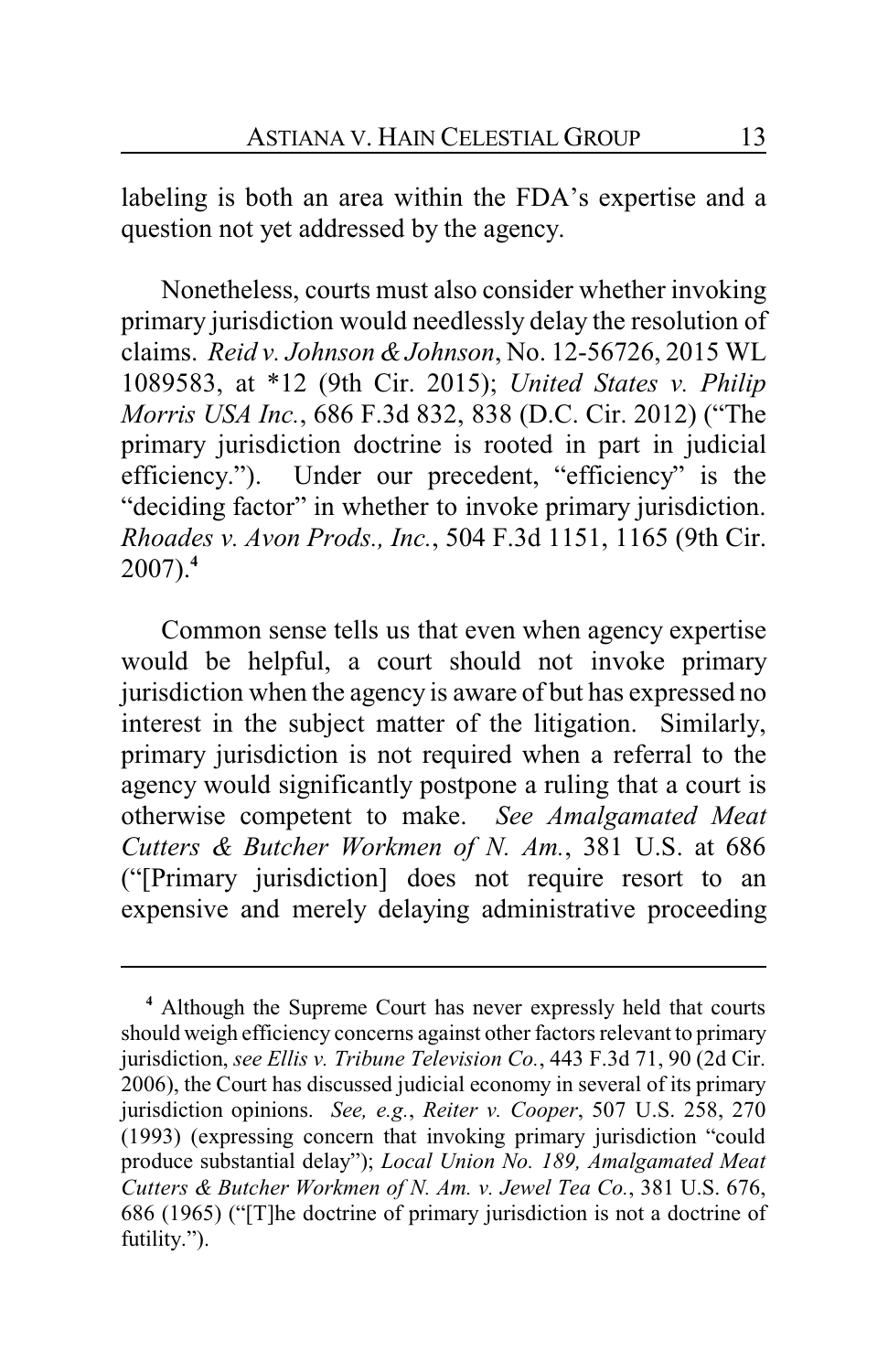when the case must eventually be decided on a controlling legal issue wholly unrelated to determinations for the ascertainment of which the proceeding was sent to the agency.") (internal quotation marks and citation omitted).

On the record before it, the district court did not err in invoking primary jurisdiction. Determining what chemical compounds may be advertised as natural on cosmetic product labels is "a particularly complicated issue that Congress has committed to" the FDA. *See* 21 C.F.R. § 700.3 *et seq.* Obtaining expert advice from that agency would help ensure uniformity in administration of the comprehensive regulatory regime established by the FDCA.

While the FDA had shown some reticence to define "natural," Judge Hamilton was not alone in thinking that new guidance would be forthcoming. In response to a flurry of litigation over *food* labeling, three other district courts invoked the agency's primary jurisdiction to see if the FDA intended to offer further regulations regarding the use of the term "natural."**<sup>5</sup>** Following these referrals, which occurred around the same time Hain sought to invoke primary jurisdiction in this case, the FDA outlined the complexities of the issue and responded to the courts that "priority food public health and safety matters are largely occupying the limited resources that FDA has to address food matters." Letter from Department of Health & Human Services, *In Re Gen. Mills*, No. CIV-A-12-249, at ECF No. 94. More

**<sup>5</sup>** These cases are: *In re Gen. Mills, Inc. Kix Cereal Litig.*, No. CIV-A-12-249 KM, 2013 WL 5943972 (D.N.J. Nov. 1, 2013), *Barnes v. Campbell Soup Co.*, No. C12-05185 JSW, 2013 WL 5530017 (N.D. Cal. July 25, 2013), *Cox v. Gruma Corp.*, No. 12-CV-6502 YGR, 2013 WL 3828800 (N.D. Cal. July 11, 2013).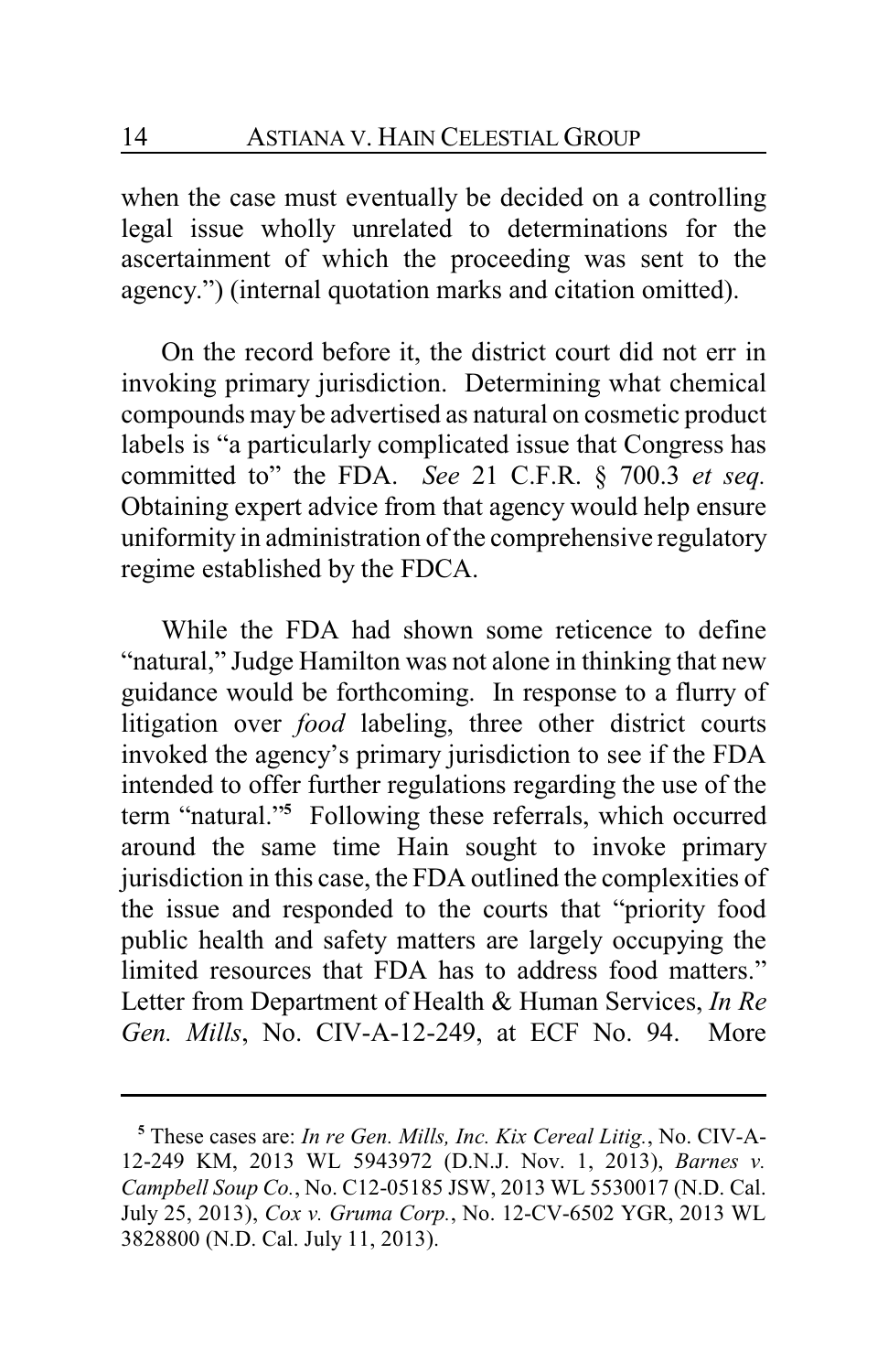specifically, the agency "decline[d] to make a determination" at that time with respect to labeling genetically engineered ingredients as "natural." *Id.*

Once a district court determines that primary jurisdiction is appropriate, it may either stay proceedings or dismiss the case without prejudice. When the purpose of primary jurisdiction is for "parties [to] pursue their administrative remedies," a district court will "[n]ormally" dismiss the case without prejudice. *Syntek*, 307 F.3d at 782. However, when a court invokes primary jurisdiction "but further judicial proceedings are contemplated, then jurisdiction should be retained by a stay of proceedings, not relinquished by a dismissal." *N. Cal. Dist. Council of Hod Carriers v. Opinski*, 673 F.2d 1074, 1076 (9th Cir. 1982).**<sup>6</sup>** In either circumstance, the district court must be attuned to the potential prejudice arising from the dismissal of claims. Because the Ninth Circuit "has not clearly adopted the doctrine of equitable tolling in primary jurisdiction cases," prudence dictates that a court should stay proceedings rather than dismissing them when there is a "possibility" that the running of the statute of limitations during administrative proceedings could affect the parties' rights. *United States v. Dan Caputo Co.*, 152 F.3d 1060, 1062 (9th Cir. 1998) (per curiam).

**<sup>6</sup>** Indeed, this case demonstrates the mischief that can arise when a district court dismisses claims rather than staying them while awaiting agency action. Rather than seeking guidance from the FDA, Hain attempted to leverage the district court's dismissal on primary jurisdiction into an outright dismissal of some of Astiana's claims by arguing that she had forfeited her right to request a stay in proceedings. Enabling such "gotcha" litigation tactics is not the purpose of the primary jurisdiction doctrine.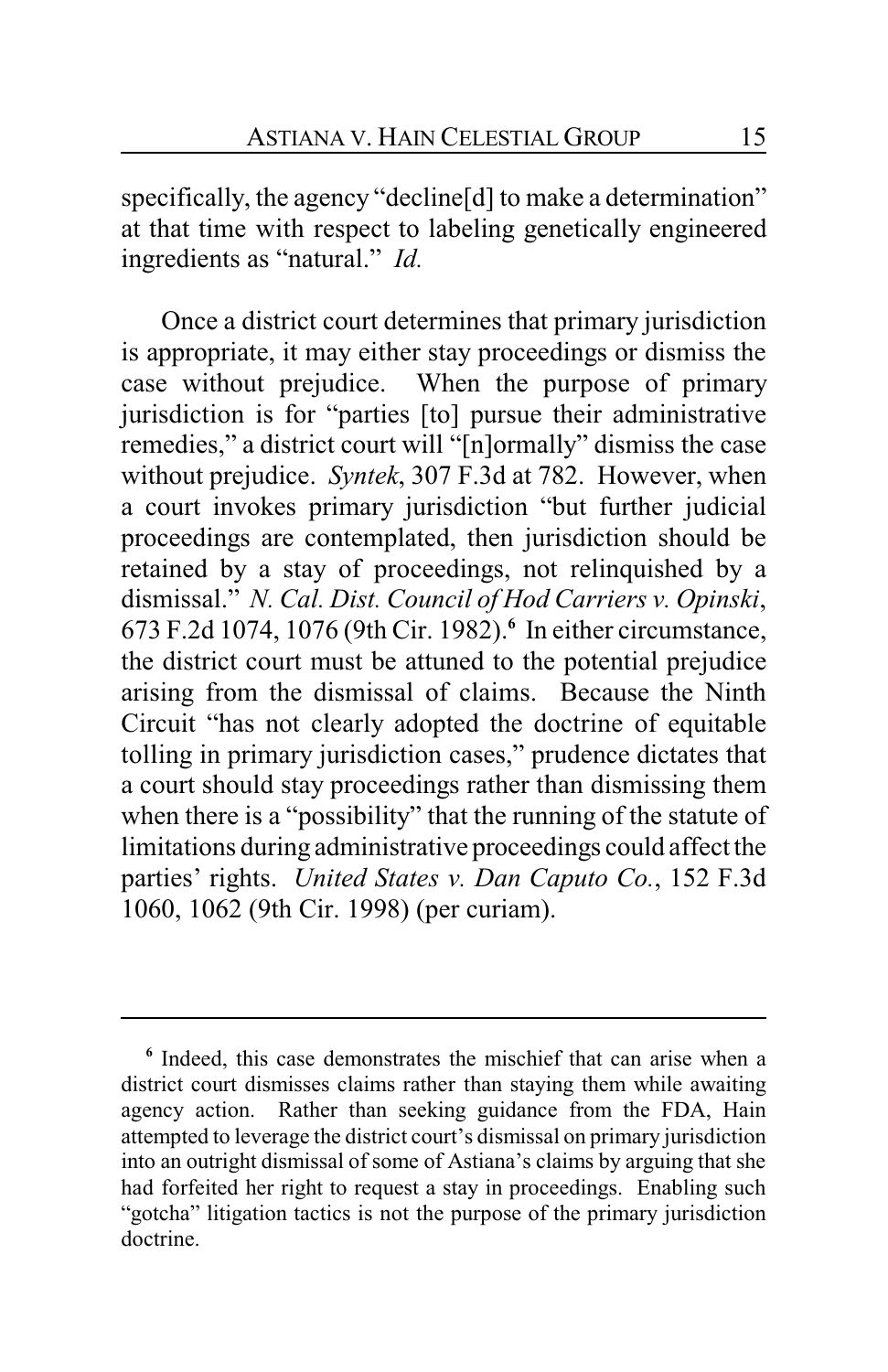In dismissing the case rather than staying it, the court did not consider whether the parties would be "unfairly disadvantaged." *Reiter*, 507 U.S. at 268. The purpose of referral to the FDA was not for the agency to adjudicate Astiana's claims, but to provide expert advice that would be useful to the court in considering this lawsuit. Plus, dismissing the case had the potential to prejudice members of the putative consumer class because of the running of the statute of limitations. In light of these considerations, we reverse the dismissal on primary jurisdiction grounds. On remand, the district court may consider whether events during the pendency of this appeal—including Astiana's informal letter, the FDA's website publication of a Small Business Fact Sheet regarding cosmetics labeling, and the FDA's response to the other courts—affect the need for further proceedings at the FDA or demonstrate that another referral to the agency would be futile.

# **III. QUASI-CONTRACT**

The district court dismissed Astiana's quasi-contract cause of action, concluding that restitution "is not a standalone cause of action in California and is nonsensical as pled in any event." We part ways with the district court. Astiana's pleadings, though inartful, are better read as raising a valid quasi-contract claim seeking the remedy of restitution.

As the district court correctly noted, in California, there is not a standalone cause of action for "unjust enrichment," which is synonymous with "restitution." *Durell v. Sharp Healthcare*, 108 Cal. Rptr. 3d 682, 699 (Ct. App. 2010); *Jogani v. Superior Court*, 81 Cal. Rptr. 3d 503, 511 (Ct. App. 2008). However, unjust enrichment and restitution are not irrelevant in California law. Rather, they describe the theory